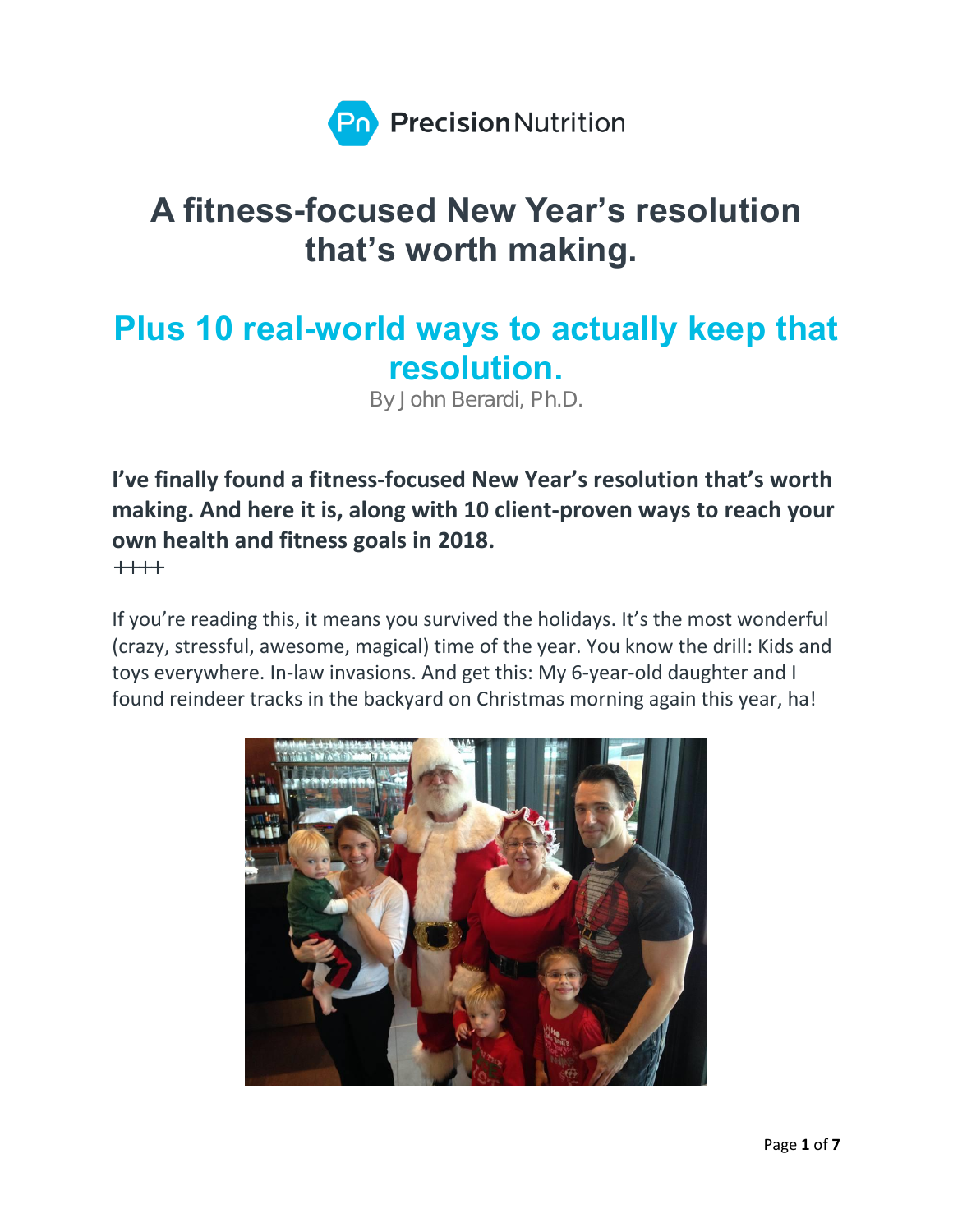

# **The Berardi Family with Santa and Mrs. Claus.**

Amid all the craziness — in fact, *because* of the craziness — my wife and I decided to break tradition and actually *make* New Year's Resolutions this year. Ordinarily it's not something we would do.

In fact, it's not something we would ordinarily suggest you do either. Especially if your resolutions typically involve detoxes or juice cleanses, or chasing an unrealistic level of leanness.

Stats on New Year's Resolutions — especially fitness ones — are abysmal. Packed gyms on January 2 are ghost towns on March 2. I thought about this the other day while driving home from a family function (and while trying to keep Kid #1 from punching Kid #2).

At Precision Nutrition, we often use the phrase:

**"Fitness in the context of a real human life…"** What does "real life" actually mean? It means something like this:

- All 4 kids are sick (at the same time), so you're getting virtually no sleep...
- Your mother-in-law is going through cancer treatment and you visit daily…
- It's Christmas/Thanksgiving/Passover/Diwali/Eid or the long weekend…
- Because of the holiday, you've got a tight deadline at work…
- When you're stressed your lower back acts up…
- And just as you're about to head out for the blessed 30-minute workout you've been looking forward to all day, your dog drops a diarrhea poop on the living room carpet.

That, my friends, is fitness in the context of a real human life. **So, is it any wonder most fitness resolutions fail?**

If you think about it, most health and fitness plans live outside the context of a real life:

"Here's a 30-day detox diet to follow… and a new hardcore workout DVD…"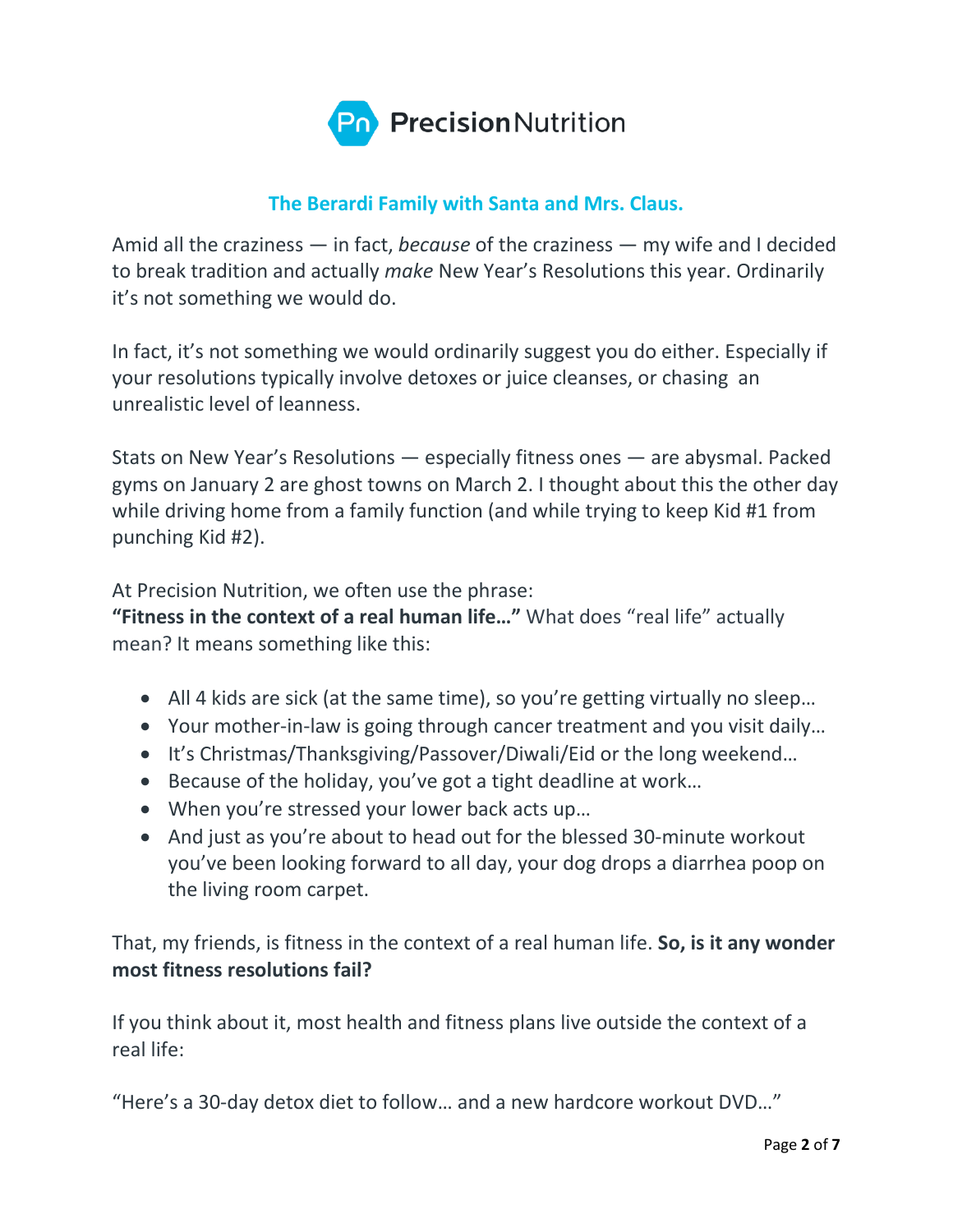

"Why not do a fitness competition in April… and a triathlon in August…" "It's time to go all-in... it's the only way to win!"

# **Except that it's not. Because all-or-nothing thinking rarely gets you all. It usually gets you** *nothing***.**

That diet plan, or workout DVD, or one-size-fits-all training program you pulled from *Triathlon* magazine was never built to accommodate sick kids or cancer treatment or your co-worker's two-week vacation. Yet when the insane idea that you *have to do all things perfectly* takes hold, it's pretty hard to shake loose.

Sure, we can play make-believe. We can imagine a life where everything is peaceful, calm, and totally in our control all the time. But that's a surefire recipe for failure.

# **Real human lives are messy and complicated. Real human lives are unpredictable.**

When we learn to accept this, they can also be dynamic and exciting. They can push us to grow. **Therefore, this year's resolution.**

With 4 children, aging parents, active social lives, and thriving businesses — my wife and I really did make New Year's Resolutions this year. As we always do, we plan on continuing to prioritize our health, build strength and fitness, and maybe even maintain our abs. **But this year we'll do it flexibly and honestly in the context of** *our* **real human lives.**

Our children will be fevered, snotty, and barfy. Our time will be limited. And we'll miss last call at the gym because of doggie poo. Yet this year we'll plan for all that in advance.

After we've cleaned up the poo, we might work out in that same living room. With no weights or machines, maybe we'll jump around like maniacs so we can move our bodies while keeping an eye on the kids. Or maybe we'll be stuck eating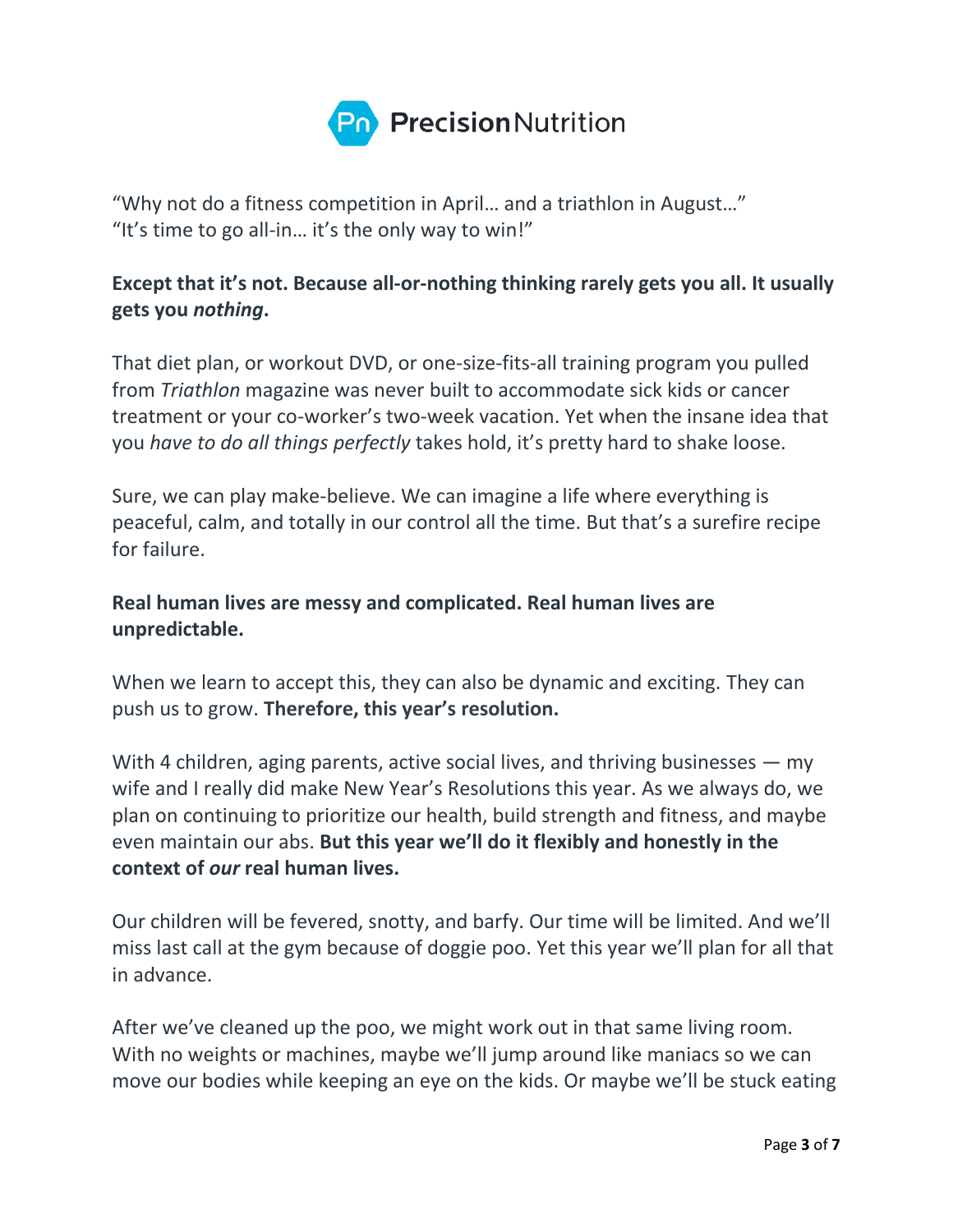

nasty hospital food. If so, we'll make the best choice we can within the spectrum of choices. And then do push-ups and air squats in the cafeteria, or walk laps around the cancer center.

And on those rare days we're not dealing with emergencies? Maybe we'll soothe our control-freak souls with a luxurious, 2-hour, relaxed, well-rounded workout. Or a weekend of cooking healthy food to prep meals before a busy week. (Even though neither is actually required.) **It's not easy. But at least we have a plan.**

You know, all this got me thinking…How are our clients doing it?

I run a nutrition and fitness coaching company, so when it comes to figuring out health and fitness in the context of real life, I'm sitting on a virtual pot of gold. Clients go through our coaching program for a year, and with the help of our expert coaches, sort out just that: How to make their health and fitness goals a reality, even as the chaos of life continues.

So, I decided to ask them which new strategies they've developed to make it all work — nutrition + snotty kids + work deadlines… all of it. **They responded with dozens of great tips for real-life healthy living. Here are some of the most common (and awesome) ones we heard:**

## **1. Check in with yourself every morning.**

"I start my day with reading my Precision Nutrition Coaching lesson. It's essentially plugging into myself first thing every morning. By doing the program work when I wake up, I remind myself that when I am healthy and happy, I have more to give to the world."

#### **2. Eat protein at breakfast.**

"I include protein at every breakfast. My favorite: breakfast meatballs. Turkey + shredded veggies (zucchini, carrot, celery and onion), quick oats, egg whites and spices made into balls and cooked in muffin trays in advance. Then I heat 'em up in the morning."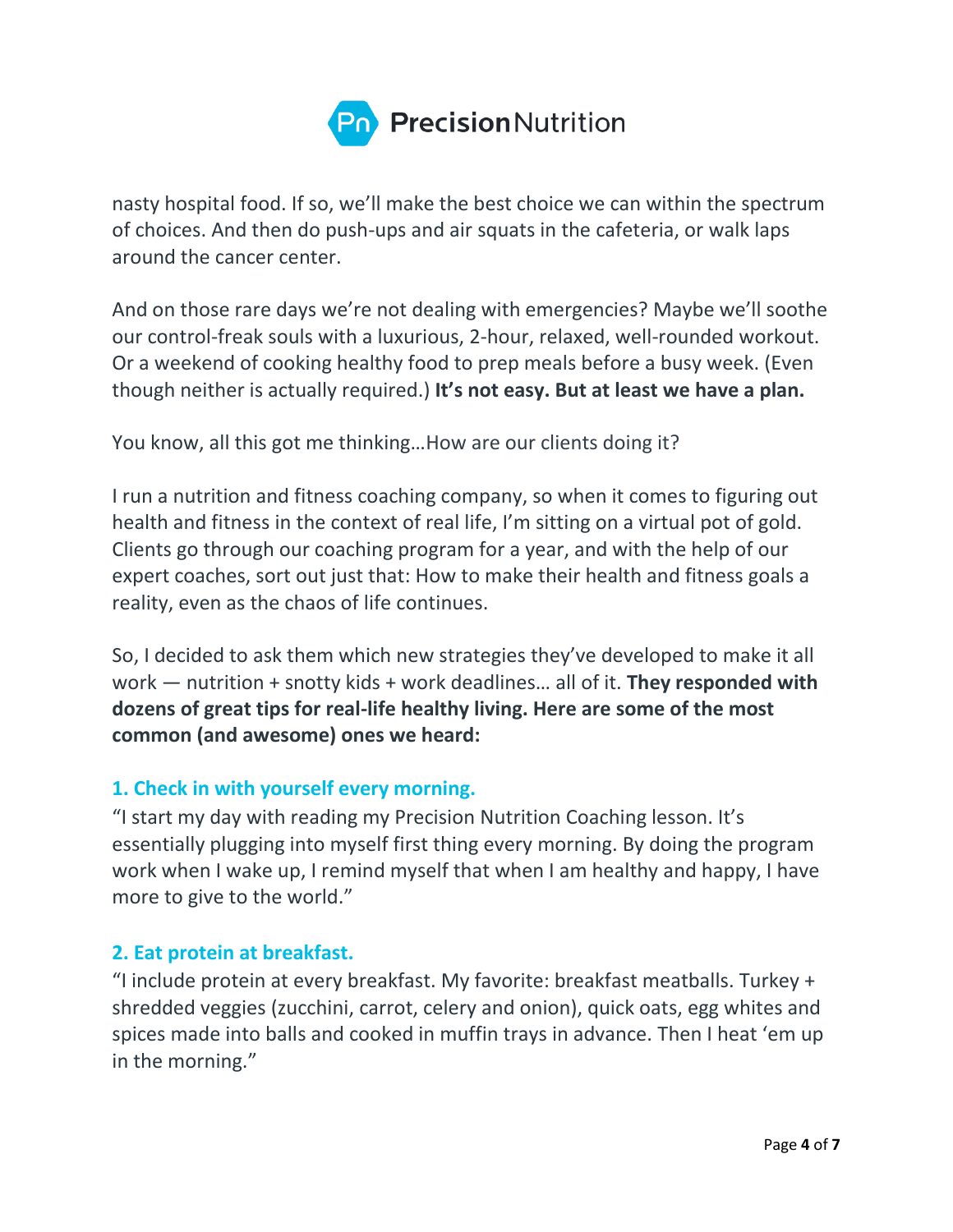

#### **3. Bring a lunch you're excited to eat.**

"I bring a lunch that is a simple salad with (quality) lunch meat for protein. Adding little extras like seeds and nuts to my salad along with avocado makes it something I look forward to eating, instead of leftovers that I would rather leave behind when others are going out."

#### **4. Pre-prep dinners.**

"PREP! This has been huge for me. I come home late and I'm often rushed to get food in me. Now I just take everything I've already cut up or cooked (in advance) and put it in a pan. It's a much less 'rush-y' situation, which carries over into eating… so I'm eating slowly and not inhaling food right past my full point.

#### **5. Eat at the table.**

"In the past, I ate dinner in a rush, then ran off to the next activity (soccer, coaching, etc.). I have been making a conscious effort to sit down and slowly eat the meal, so I can actually remember tasting and enjoying it."

#### **6. Exercise whenever, wherever, and however possible.**

"I never choose the closest parking spot. This way I can get in a little more walking. Also during the school day (I'm a teacher), I walk as much as possible around my classroom as students are working, and around the building."

## **7. Aim for "a little better" instead of "perfect".**

**"It's not about being perfect. It's about gradual and continuous improvement.** I used to get really down on myself if I ate unhealthy or missed some workouts and felt like I had failed. Now I feel that I've put in some great work, and I can do even better tomorrow and next week."

#### **8. Get all sorts of support.**

"I use a meal service for healthy meals, which are pre-portioned. I commute an hour each way to/from work and I work long hours as an attorney, so having the ingredients there with recipes has helped immensely."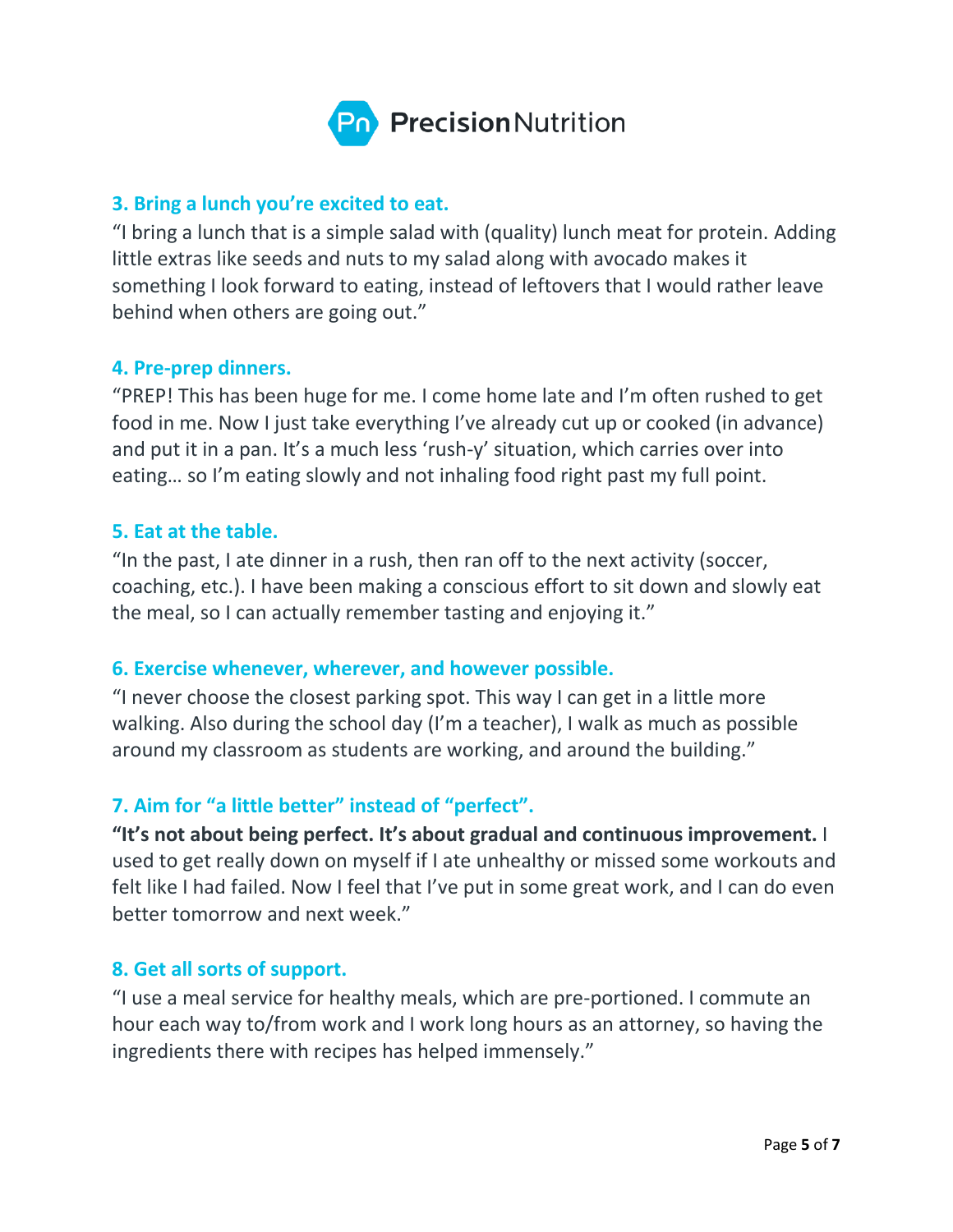

#### **9. Find accountability.**

"My coach consistently reaches out to me, and the PN lessons remind me to move daily and claim the day for myself. Doing those things before I head out to work keep me focused. **It reminds me this is my life and my choices can be lifeaffirming in every moment."**

#### **10. Show up again the next morning.**

"Show up each day and do what you can on that day. Don't jump ahead. This is not a race. It's not a diet. It's your life."

#### **What could your "real life resolution" look like?**

My wife and I have no clue what life will bring us this coming year. But we're committed to doing the best we can, when we can, with whatever we've got. Day in and day out. I hope you are too.

With the New Year around the corner, it's an interesting time to make (or renew) your commitment to health and fitness. Why not do that while considering the context of *your own* unique, interesting, and (no doubt) challenging life?

#### **What to do next:**

#### **1. Consider your health and fitness goals for this coming year.**

# **What does a renewed commitment to health and fitness look for YOU — in the context of YOUR own unique, interesting and challenging life?**

How could you aim to make things "a little bit better" this year, instead of "perfect or nothing"?

#### **2. Celebrate your accomplishments from the past year.**

Even if there's lots you want to change, think back and call out at least two or three things you did well this past year. Give yourself a pat on the back for any and all signs of progress, no matter how small.